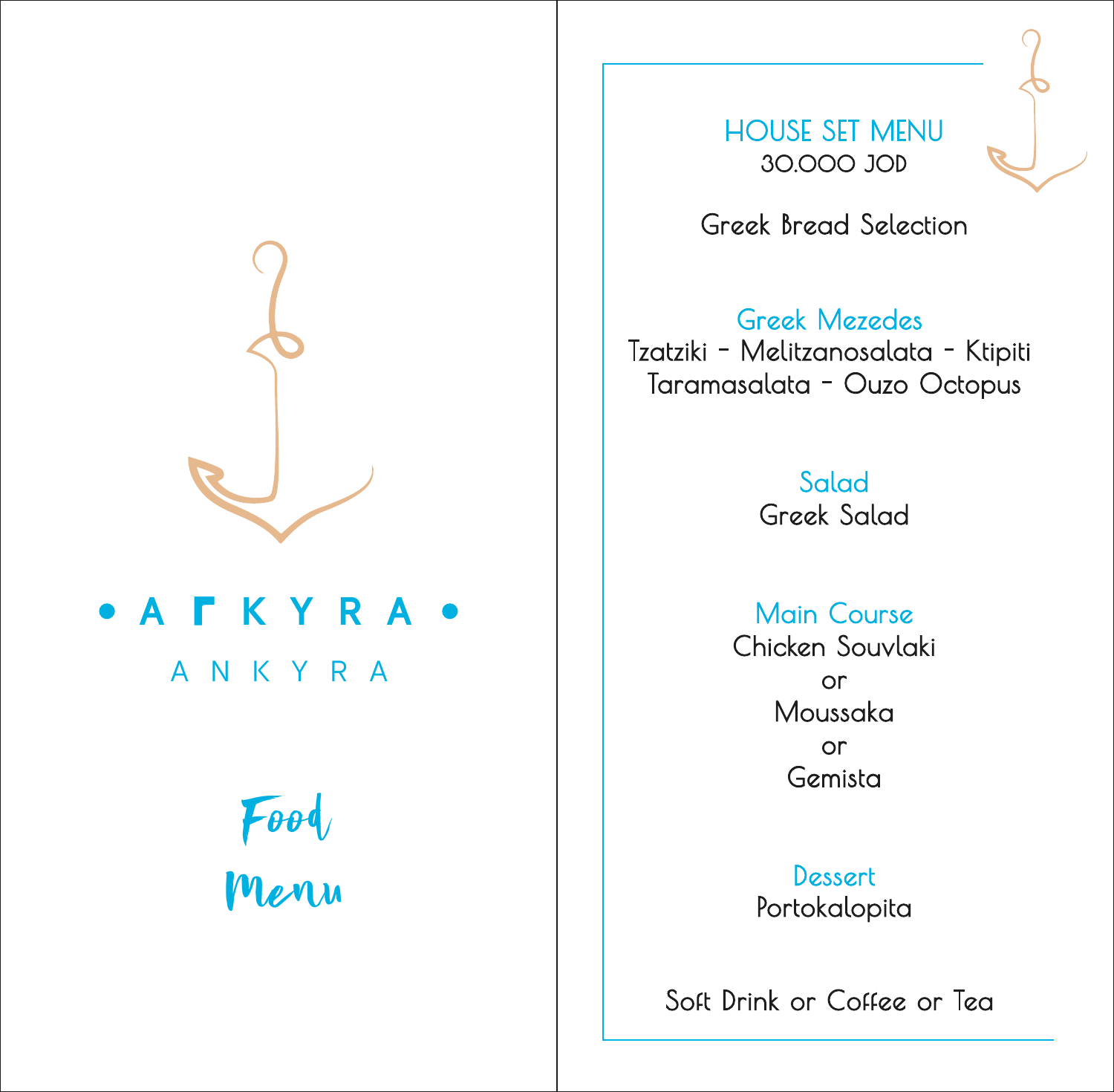### GREEK DIPS

Tzatziki yoghurt, cucumber, garlic & fresh herbs 4.000

A

Melitzanosalata roasted & smoked eggplant purée with peppers & herbs 5.000

Ktipiti feta cheese purée with fresh red chilli & paprika 5.000

**Taramasalata** creamy fish paste with cold pressed olive oil 6.500

Fava yellow split peas puree with roasted vegetable 6.500

Our chefs will do their best to accomodate your dietary requirements please inform your waiter. All prices are subject to 7% VAT and 5% service charge

## OUZO MEZEDES

| Octopus                                                                        |              |
|--------------------------------------------------------------------------------|--------------|
| steamed with ouzo, capers,<br>vinegar & lemon butter oregano                   | <b>10.00</b> |
| Traditional Spetsofai<br>spicy greek sausages with<br>peppers and tomato sauce | 8.500        |
| Cheese Saganaki<br>greek fried cheese                                          | 5.000        |
| Greek Sardines<br>marinated with garlic chilli<br>å vinegar                    | 7.000        |
| Greek Anchovies<br>marinated with garlic chilli<br>& lemon garlic              | <b>7.00</b>  |
| Feta<br>olive oil, thyme                                                       | 3.500        |
| <b>Black Olives</b><br>marinated black olives                                  | 3.50         |

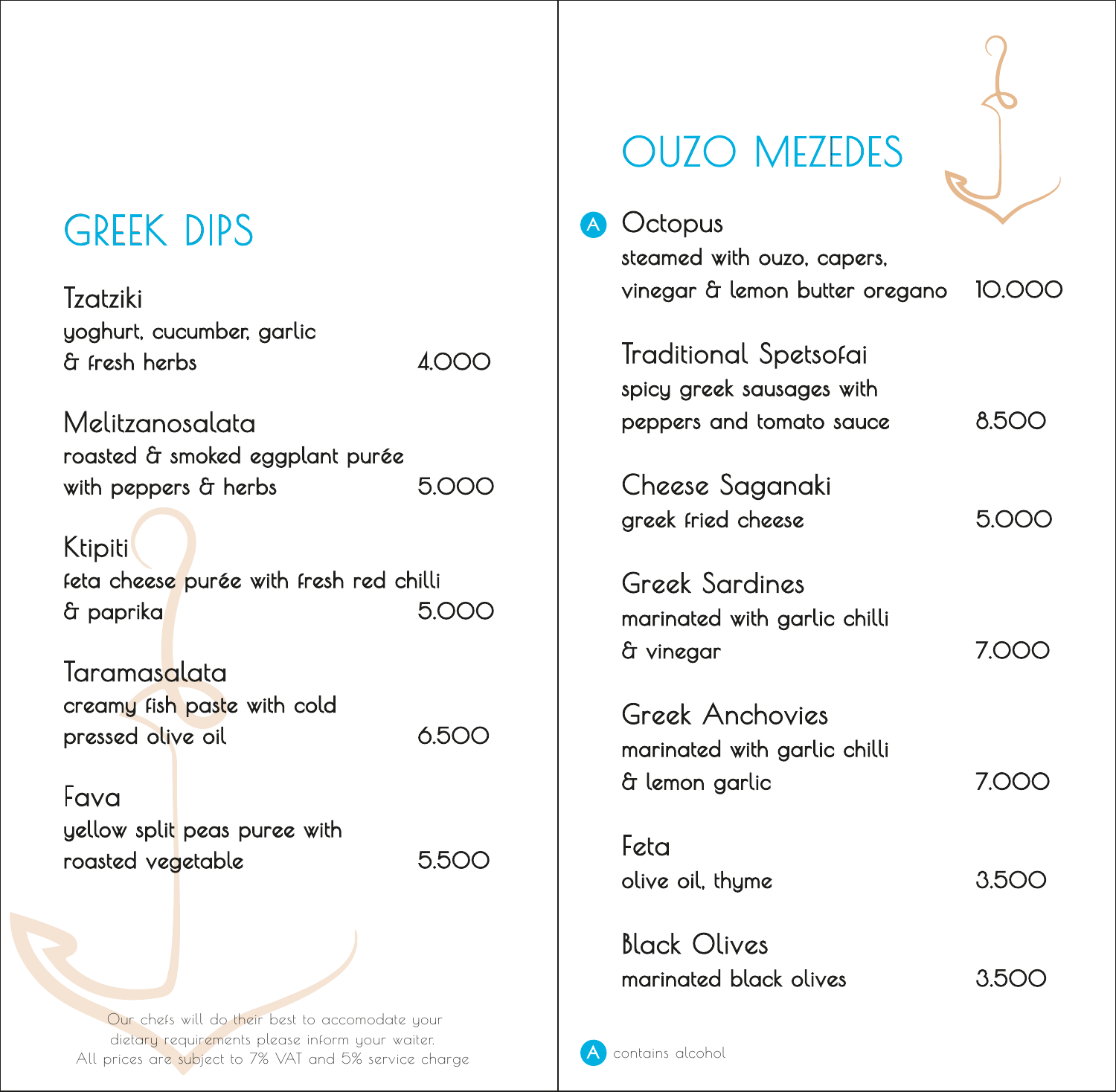#### **MEZEDES**

Baked Barrel Aged Feta Cheese in Parchment baked feta cheese with tomato, chili & olive oil 8.500

Sea Bass Carpaccio fish fillet with lemon mustard & olive oil 10.000

Fresh Golden Fried Calamari fresh calamari, dusted with flour, salt & pepper & served with tarama dip 11.000

Shrimps Saganaki shrimps cooked in spicy tomato sauce with ouzo served with feta cheese 10.000

Fried Feta Cheese Pie cheese pie served with honey & sesame 6.000

**A** Keftedakia greek beef meatballs served with tzatziki 9.000

## SALADS

Horiatiki / Greek Salad tomatoes, cucumber, olives, capers onions, capsicum & feta tossed with fresh oregano & olive oil 7.500

Beetroot Salad beetroot, yoghurt, fennel, walnuts, green apple & croutons 9.000

Cretan Dakos Salad barley rusk topped with tomato, feta, olives, capers, oregano & olive oil 7.500

A Octopus Salad slow cooked octopus, potatoes, cherry tomatoes, onions, capers & olive oil 13.000

contains alcohol



Our chefs will do their best to accomodate your dietary requirements please inform your waiter. All prices are subject to 7% VAT and 5% service charge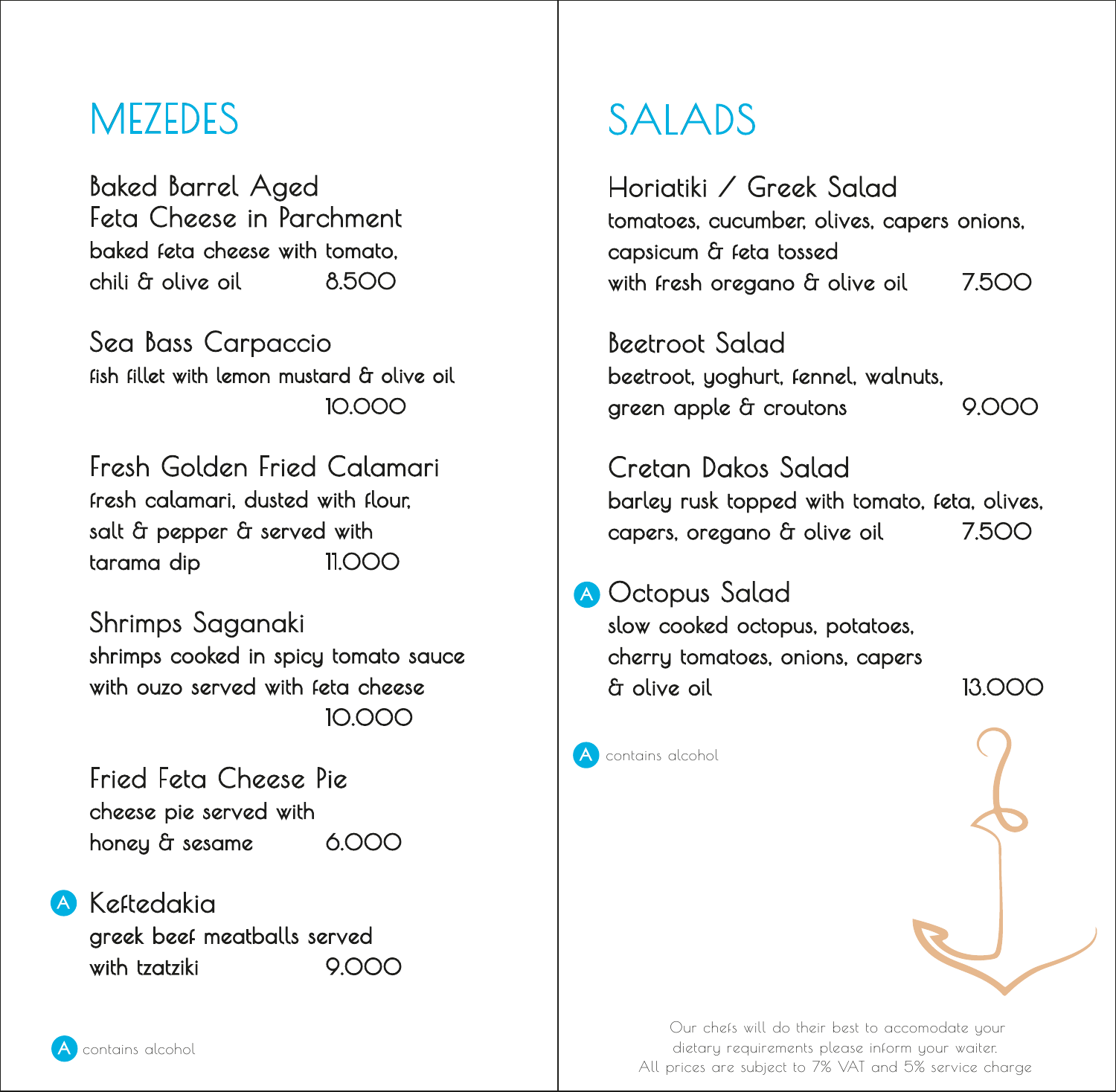## GREEK SPECIALTIES

#### Moussaka

traditional greek moussaka 'delight' with potatoes, eggplant, zucchini, minced meat & béchamel sauce 10.000

**A** Octopus

octopus, yellow split peas puree & garden leaves 15.000

Gemista stuffed peppers & tomatoes with rice & herbs served with crumble feta 6.500

Chicken Souvlaki chicken skewers served on wild rice, tomatoes, red onion & tzatzikic 10.000

Gyros Pita beef served with tomatoes, lettuce, onion, tzatziki & homemade fries 10.000

### SHARING SEAFOOD PLATTERS

Sea Bass in Parchment whole sea bass with tomatoes. capers and fennel served with potatoes salad 18.000

A Lobster & Shrimp with Spaghetti cooked with bisque, tomato, ouzo & parsley she 30.000 / he 50.000

Seafood Giouvetsi A orzo cooked with shrimps, lobster, squid, mussels with wine & tomato sauce

she 30.000 / he 50.000



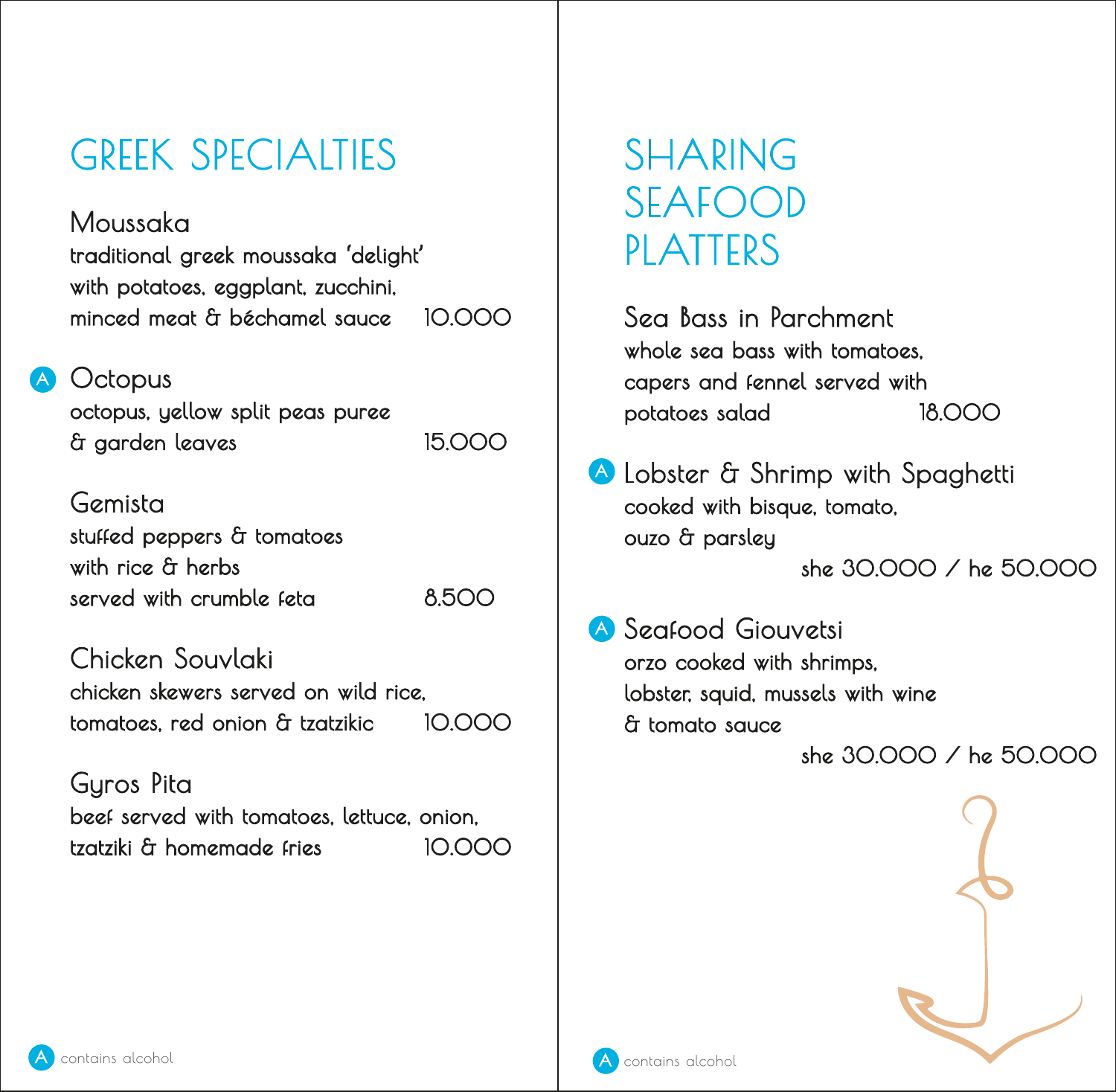### WOODFIRED GRILL

US CAB Fillet Mignon served with grilled vegetables & potato salad with your choice of sauce 30.000

| Sea Bass   | <b>18.000</b> |
|------------|---------------|
| Hamour     | <b>18,000</b> |
| Denis      | <b>18.000</b> |
| King Prawn | 30.000        |
| Lobster    | 50.000        |
|            |               |

Fresh Catch of the Day by KG

All the above served with lemon olive oil dressing & greek salad

#### DESSERT

Portokalopita traditional greek orange pie served with vanilla ice cream 5.000 Halvas semolina cake with chocolate and mandarin 5.000 Loukoumades greek donuts with honey cinnamon & walnuts served with Nutella 5.000 Ice cream 5.000

Our chefs will do their best to accomodate your dietary requirements please inform your waiter. All prices are subject to 7% VAT and 5% service charge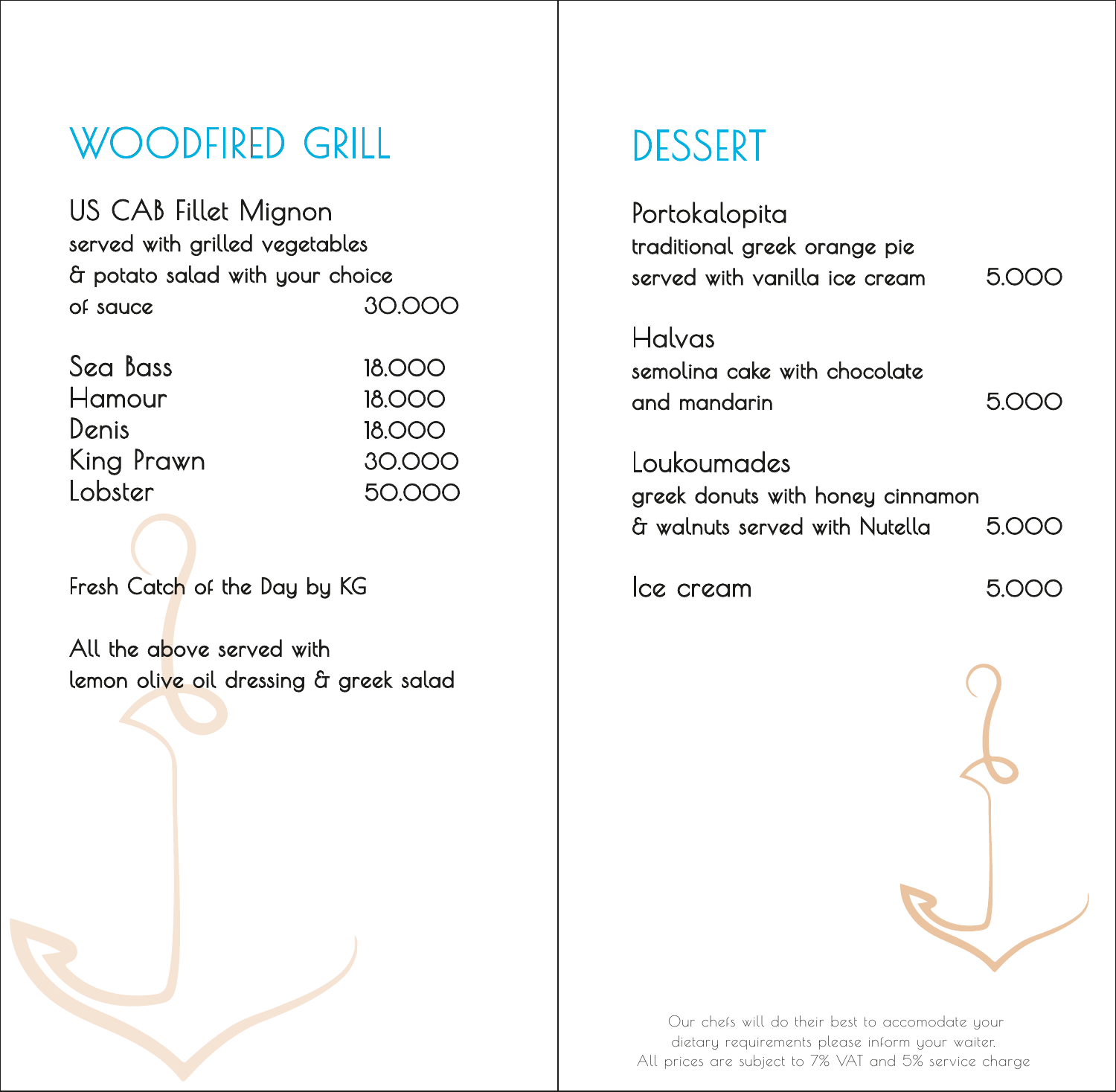

## **TKYRA** ANKYRA

# Alcohol Menu

#### Beer

Amstel, Mahou 5.00 JD Corona, Heineken, Peroni 6.00 JD

#### Spirits

 glass / bottle Ouzo Ouzo12, Ouzu Plomari 5.00 JD / 60.00 JD

Arak Arak Brun 350cl / 700cl 40.00 JD/ 70.00 JD Arak Crystal 5.00 JD / 40.00 JD

Premium Tequila Espolon (Gold - Silver) 6.00 JD / 70.00 JD

Super Premium Tequila Don Julio, Patron (Blanco) 8.50 JD /100.00 JD Don Julio Anejo, Patron Reposado 9.50 JD / 120.00 JD Don Julio1942, Clase Azule 250.00 JD

#### Gin

Tanqueray 6.00 JD / 65.00 JD Hendrink's, Monkey 47, Gun Powder 7.00 JD / 100.00 JD

Rum Captain Morgan White-Black-Spiced 6.50 JD / 70.00 JD

Liquor Jägermeister, Mastiha, Sambuca 6.00 JD / 70.00 JD Aperol, Campari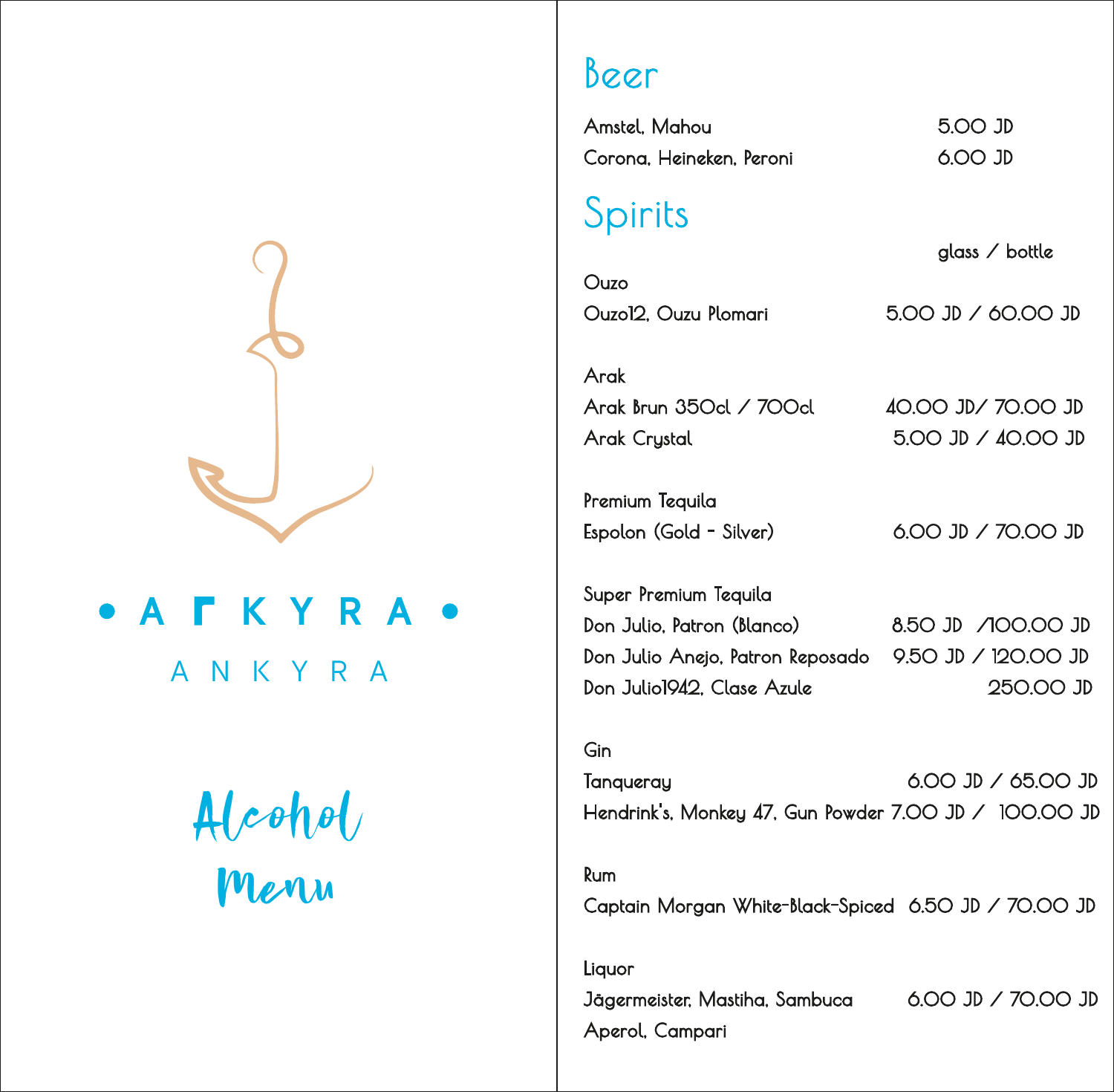| Vodka                                                                  |                              |                      |
|------------------------------------------------------------------------|------------------------------|----------------------|
| Regular Vodka                                                          | glass $\angle$ bottle        | Red Wine             |
| <b>Russian Standard</b>                                                | $6.00$ JD $/$ 65.00 JD       | JR CLASSIC - Cc      |
| <b>Russian Standard Platinum</b>                                       | 6.50 JD / 75.00 JD           |                      |
| Super Premium Vodka<br>Belvedere, Beluga, Grey Goose                   |                              | DANZANTE - Chi       |
| Legend of Kremlin                                                      | 8.00 JD / 95.00 JD           | SANTA HELENA         |
| Whisky                                                                 |                              | <b>AMANCAYA - I</b>  |
| Regular Whisky                                                         |                              |                      |
| Jack Daniel's, J&B, Jameson                                            | 6.00 JD / 70.00 JD           | <b>CHATEAU MAGI</b>  |
| Deluxe Whisky<br>JW Black Label 12, Chivas Regal 12 7.00 JD / 90.00 JD |                              |                      |
| Malt Whisky                                                            |                              | White Wi             |
| Glenfiddich 12                                                         | 8.00 JD / 100.00 JD          |                      |
| Glenfiddich 15                                                         | 10.00 JD / 125.00 JD         |                      |
| Glenfiddich 18                                                         | 12.00 JD / 140.00 JD         | JR CLASSIC - CH      |
| Super Premium Whisky (by bottle only)                                  |                              | DANZANTE - Pino      |
| <b>JW Gold Label Reserve</b><br>Chivas Regal 18                        | 130.00 JD<br>160.00 JD       |                      |
| JW Blue Label, Royal Salute                                            | 335.00 JD                    | SANTA HELENA         |
| <b>COGNAC</b>                                                          | by glass                     | <b>VILLA SPARINA</b> |
| Hennessy V.S<br>Camus V.S.O.P                                          | 10.00 JD<br>15.00 JD         |                      |
| Camus XO                                                               | 30.00 JD                     | WILLIAM FEVER -      |
| Non-Alcoholic Cocktail                                                 | 5.00 JD                      |                      |
| <b>Alcoholic Cocktail</b><br>Shot / Special Shot                       | 7.OO JD<br>5.00 JD / 6.00 JD |                      |
|                                                                        |                              |                      |

White Wine JR CLASSIC - Cabernet Sauvignon 5.50JD / 25.00 JD DANZANTE - Chianti 40.00 JD SANTA HELENA - Cabernet Sauvignon 7.00JD / 40.00 JD AMANCAYA - Malbec, Cabernet Sauvignon 55.00 JD CHATEAU MAGNOL - Bordeaux 60.00 JD JR CLASSIC - Chardonnay 5.50JD / 25.00 JD DANZANTE - Pinot Grigio 40.00 JD SANTA HELENA - Chardonnay 7.00JD / 40.00 JD VILLA SPARINA GAVI - Cortese 40.00 JD WILLIAM FEVER - Chablis 70.00 JD

All prices are subject to 7% VAT and 5% service charge